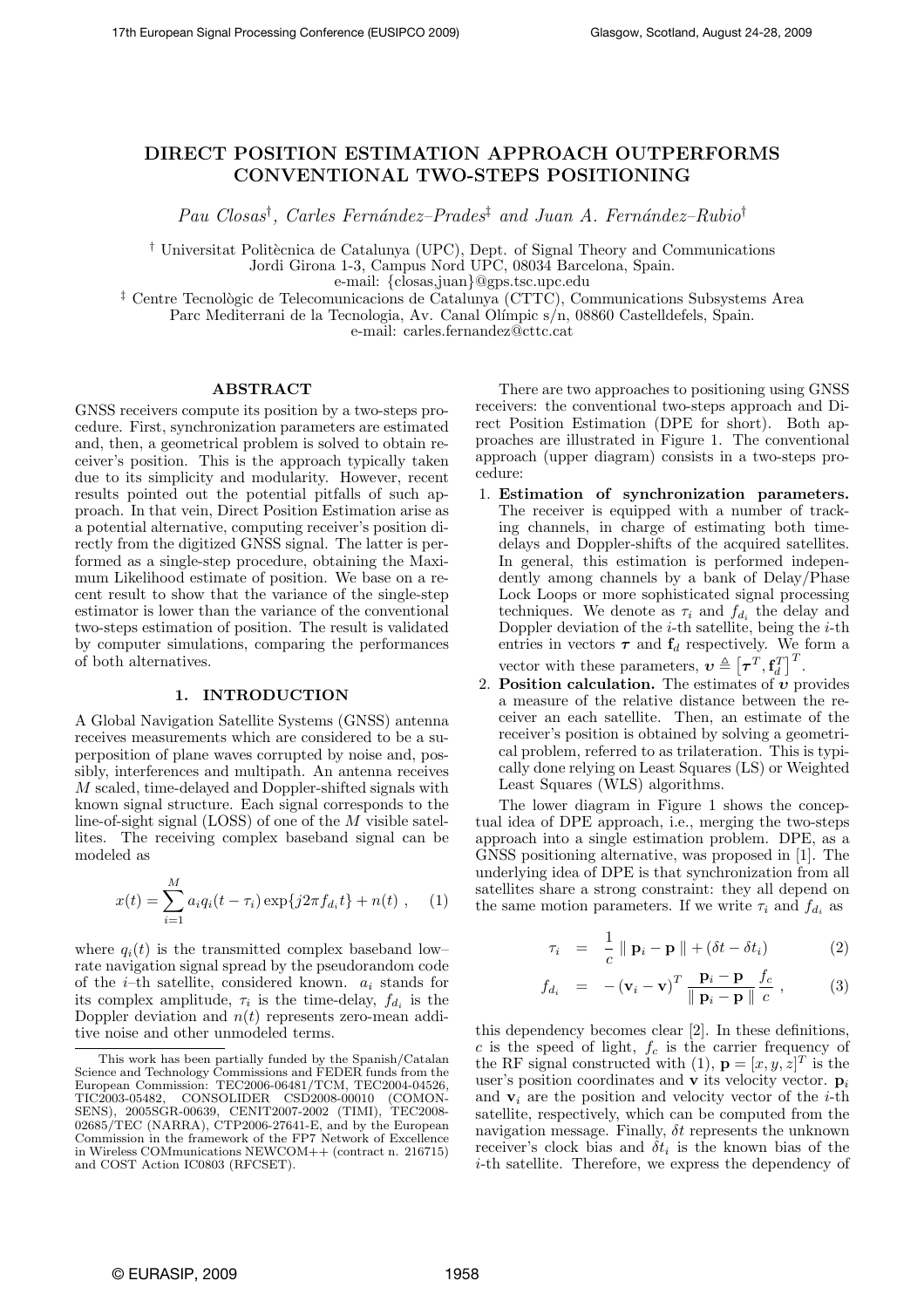

Figure 1: Block diagram comparing the operation of a conventional two-steps GNSS receiver and the Direct Position Estimation approach.

synchronization parameters to a common parameter  $\gamma$ by

$$
\boldsymbol{v} \triangleq \boldsymbol{v}(\boldsymbol{\gamma}) = \left(\begin{array}{c} \boldsymbol{\tau}(\boldsymbol{\gamma}) \\ \mathbf{f}_d(\boldsymbol{\gamma}) \end{array}\right) , \qquad (4)
$$

with  $\gamma$  being a vector gathering all motion parameters of the model. The simplest configuration is  $\gamma =$  $\mathbf{p}^T, \mathbf{v}^T, \delta t \big|^T$  and  $n_\gamma \triangleq \dim\{\gamma\} = 7$ . However, DPE is a quite general approach, allowing a plethora of configurations for  $\gamma$ . Besides, DPE can consider side information such as Inertial Measurement Unit data or atmospheric models [3, 4].

DPE addresses some of the inherent drawbacks of the conventional two-steps approach, at the expenses of an increased computational cost. The dependencies between channels are efficiently exploited, in the sense that signals from visible satellites are jointly processed to obtain user's position (which is the common driving parameter of these signals). Due to the joint processing of satellite signals, Multiple Access Interference (MAI) is also optimally mitigated according to the Maximum Likelihood (ML) principle.

DPE proposes an alternative where the estimation of user's position is performed directly from the received and sampled signal. It avoids intermediate steps and jointly considers signals from all satellites when estimating user's position.

This paper uses the results in [5] to prove that DPE cannot be outperformed by the conventional two-steps positioning approach. Section 2 delves into the proof of such claim and Section 3 provides some simulation results to validate the theory. Simulation results present the performance of both position estimators, following either positioning alternatives. Finally, Section 4 concludes the paper summarizing its main contributions.

# 2. DIRECT POSITION ESTIMATION APPROACH OUTPERFORMS CONVENTIONAL TWO-STEPS POSITIONING

A recent result in [5] provides the means to show that the conventional two-steps approach cannot overcome the performance of DPE. This interesting result is the core of Proposition 2.1.

Proposition 2.1 provides the mathematical justification to the DPE approach. Roughly speaking, the result means that the covariance of the two-steps approach cannot be smaller than the covariance of the one-step estimator. Thus, the estimation performance of the conventional approach can only be equal or worse than the one provided by the DPE approach, in the Mean Squared Error (MSE) sense. This is a strong result that is the basis of DPE framework, as it opens the door to the design of future GNSS receivers with improved performance.

**Proposition 2.1.** Let  $v \in \Upsilon \subset \mathbb{R}^{n_v}$  and  $\gamma \in \Gamma \subset \mathbb{R}^{n_{\gamma}}$ be two unknown parameters s.t. there exist an injective function  $g(\cdot) : \Gamma \longmapsto \Upsilon$ ,

$$
\mathbf{v} = g(\boldsymbol{\gamma}) \ , \forall \boldsymbol{\gamma} \in \Gamma \tag{5}
$$

that relates both. Function  $g(\cdot)$  has a unique inverse mapping

$$
\gamma = g^{-1}(\boldsymbol{\upsilon}) \ , \forall \boldsymbol{\upsilon} \in \bar{\Upsilon} \tag{6}
$$

under the subset  $\Upsilon = \{v \mid v = g(\gamma), \forall \gamma \in \Gamma\} \subset \Upsilon$ .

Denote by  $\hat{\gamma}_1$  and  $\hat{\gamma}_2$  the K-samples estimators of  $\gamma$ based on single–step and two–steps approaches, respectively. Similarly,  $\Sigma(\hat{\gamma}_1)$  and  $\Sigma(\hat{\gamma}_2)$  represent the covariance matrix of each estimator.

Then,

$$
\mathbf{C} \triangleq \lim_{K \to \infty} \left( \mathbf{\Sigma}(\hat{\boldsymbol{\gamma}}_2) - \mathbf{\Sigma}(\hat{\boldsymbol{\gamma}}_1) \right) \tag{7}
$$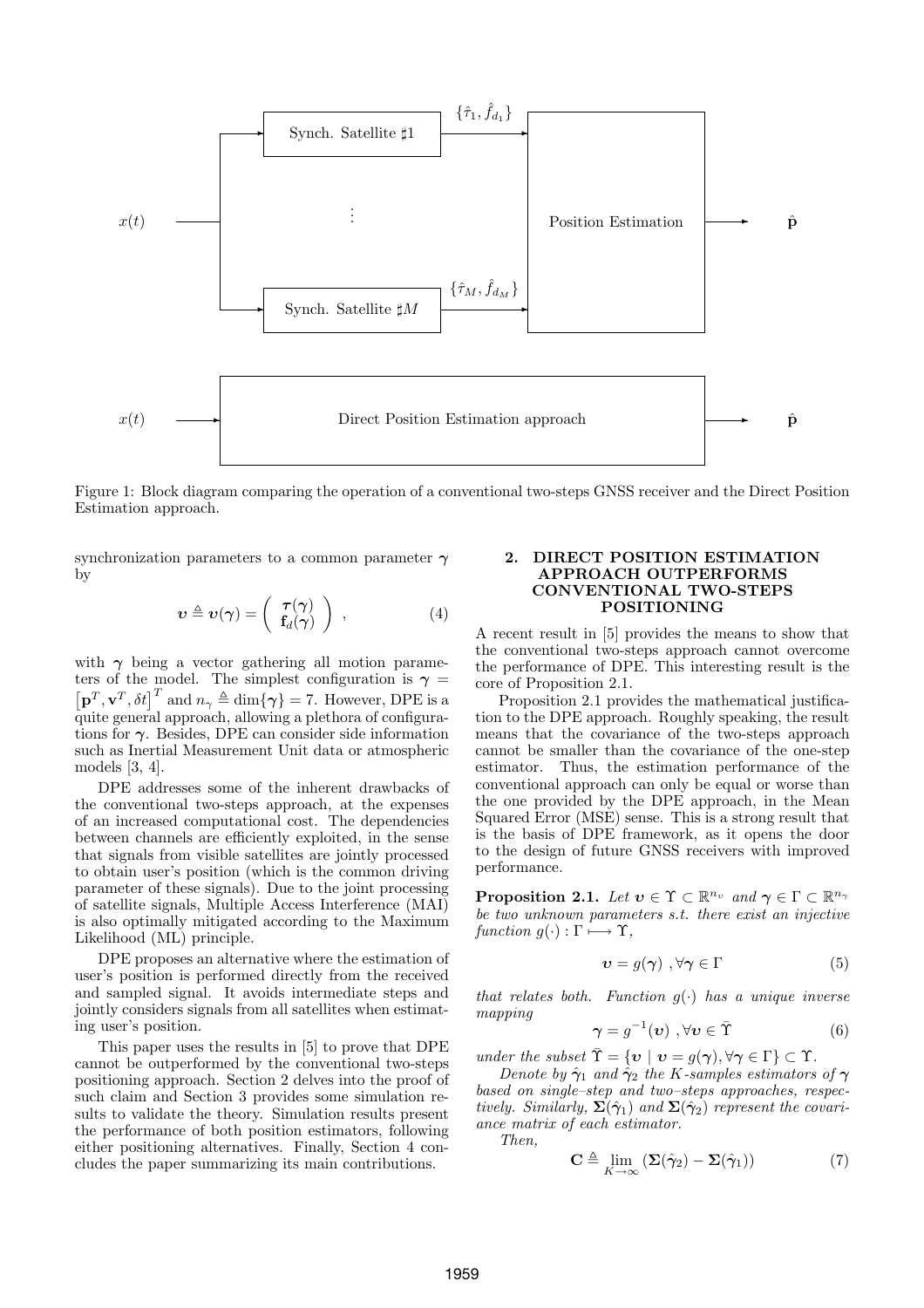#### is a positive semidefinite matrix.

Proof. Denote the log-likelihood function of measurements **x** given  $\gamma$  by  $\mathcal{L}(\mathbf{x}|q(\gamma)) \triangleq \ln p(\mathbf{x}|q(\gamma))$ . Then, the Maximum likelihood Estimator (MLE) of  $\gamma$  is

$$
\hat{\gamma}_{\text{ML}} = \arg \max_{\gamma \in \Gamma} \left\{ \mathcal{L} \left( \mathbf{x} | g(\gamma) \right) \right\} , \tag{8}
$$

which equals  $\hat{\gamma}_1$  by definition. Notice that the optimization search in (8) shall be performed only over the space of possible positions  $\Gamma$ .

Conversely, the two-steps approach consists in first estimating the MLE of  $\boldsymbol{v}$  as the solution to

$$
\hat{\boldsymbol{v}}_{\text{ML}} = \arg \max_{\boldsymbol{v} \in \Upsilon} \left\{ \mathcal{L}(\mathbf{x}|\boldsymbol{v}) \right\} , \qquad (9)
$$

and, then, use this estimate to obtain  $\hat{\gamma}_2$  following its relation with  $v$ . For instance, the second estimation step can be done by a WLS, which is the common choice in conventional GNSS receivers:

$$
\hat{\gamma}_2 = \arg\min_{\gamma \in \Gamma} \{ \Lambda(\gamma) \} \qquad (10)
$$

$$
= \arg\min_{\gamma \in \Gamma} \left\{ (\hat{\mathbf{v}}_{\mathrm{ML}} - g(\gamma))^T \mathbf{W} (\hat{\mathbf{v}}_{\mathrm{ML}} - g(\gamma)) \right\} ,
$$

where **W** is a real, positive definite and symmetric weighting matrix.

To prove (7), we first obtain the asymptotical expressions of the covariance matrices of the estimators,  $\Sigma(\hat{\gamma}_1)$  and  $\Sigma(\hat{\gamma}_2)$  respectively.

Since the one-step estimator is the MLE, it is wellknown that it is asymptotically efficient under regularity conditions [6]. This means that its asymptotical covariance equals the inverse of the Fisher Information Matrix  $(FIM)$ , defined as  $J_F(\gamma) \in \mathbb{R}^{n_\gamma \times n_\gamma}$ . Thus,

$$
\lim_{K \to \infty} \mathbf{\Sigma}(\hat{\boldsymbol{\gamma}}_1) = \left( \mathbb{E} \left\{ \frac{\partial \mathcal{L}(\mathbf{x}|g(\boldsymbol{\gamma}))}{\partial \boldsymbol{\gamma}} \left( \frac{\partial \mathcal{L}(\mathbf{x}|g(\boldsymbol{\gamma}))}{\partial \boldsymbol{\gamma}} \right)^T \right\} \right)^{-1} \newline \triangleq \mathbf{J}_F^{-1}(\boldsymbol{\gamma}). \tag{11}
$$

Using the chain rule we can extend the derivative as

$$
\frac{\partial \mathcal{L}\left(\mathbf{x} | g(\boldsymbol{\gamma})\right)}{\partial \boldsymbol{\gamma}} = \frac{\partial \mathcal{L}\left(\mathbf{x} | \boldsymbol{\upsilon}\right)}{\partial \boldsymbol{\gamma}} = \frac{\partial \boldsymbol{\upsilon}^T}{\partial \boldsymbol{\gamma}} \frac{\partial \mathcal{L}\left(\mathbf{x} | \boldsymbol{\upsilon}\right)}{\partial \boldsymbol{\upsilon}},\qquad(12)
$$

which substituted in (11) results in

$$
\lim_{K \to \infty} \Sigma(\hat{\gamma}_1)
$$
\n
$$
= \left( \mathbb{E} \left\{ \left( \frac{\partial v^T}{\partial \gamma} \frac{\partial \mathcal{L}(\mathbf{x}|\mathbf{v})}{\partial \mathbf{v}} \right) \left( \frac{\partial v^T}{\partial \gamma} \frac{\partial \mathcal{L}(\mathbf{x}|\mathbf{v})}{\partial \mathbf{v}} \right)^T \right\} \right)^{-1}
$$
\n
$$
= \left( \mathbb{E} \left\{ \frac{\partial v^T}{\partial \gamma} \frac{\partial \mathcal{L}(\mathbf{x}|\mathbf{v})}{\partial \mathbf{v}} \frac{\partial \mathcal{L}^T(\mathbf{x}|\mathbf{v})}{\partial \mathbf{v}} \frac{\partial \mathbf{v}}{\partial \gamma} \right\} \right)^{-1}
$$
\n
$$
= \left( \frac{\partial v^T}{\partial \gamma} \mathbb{E} \left\{ \frac{\partial \mathcal{L}(\mathbf{x}|\mathbf{v})}{\partial \mathbf{v}} \frac{\partial \mathcal{L}^T(\mathbf{x}|\mathbf{v})}{\partial \mathbf{v}} \right\} \frac{\partial \mathbf{v}}{\partial \gamma} \right)^{-1}
$$
\n
$$
= \left( \frac{\partial v^T}{\partial \gamma} \mathbf{J}_F(\mathbf{v}) \frac{\partial v}{\partial \gamma} \right)^{-1}, \quad (13)
$$

where  $\mathbf{J}_F(\boldsymbol{v}) \in \mathbb{R}^{n_v \times n_v}$  is the FIM of  $\boldsymbol{v}$ .

Now we focus on the covariance matrix of  $\hat{\gamma}_2$ . According to [7], for large data sets,

$$
\Sigma(\hat{\gamma}_2) \simeq \left(\mathbb{E}\left\{\frac{\partial^2 \Lambda(\gamma)}{\partial \gamma^2}\right\}\right)^{-1}
$$

$$
\mathbb{E}\left\{\frac{\partial \Lambda(\gamma)}{\partial \gamma} \frac{\partial \Lambda^T(\gamma)}{\partial \gamma}\right\} \left(\mathbb{E}\left\{\frac{\partial^2 \Lambda(\gamma)}{\partial \gamma^2}\right\}\right)^{-1} (14)
$$

can be used as an approximation. We know that:

$$
\Lambda(\gamma) \triangleq (\hat{\boldsymbol{v}}_{\text{ML}} - g(\gamma))^T \mathbf{W} (\hat{\boldsymbol{v}}_{\text{ML}} - g(\gamma))
$$
\n
$$
\frac{\partial \Lambda(\gamma)}{\partial \gamma} = -2 \frac{\partial \boldsymbol{v}^T}{\partial \gamma} \mathbf{W} (\hat{\boldsymbol{v}}_{\text{ML}} - g(\gamma))
$$
\n
$$
\frac{\partial^2 \Lambda(\gamma)}{\partial \gamma^2} = 2 \frac{\partial \boldsymbol{v}^T}{\partial \gamma} \mathbf{W} \frac{\partial \boldsymbol{v}}{\partial \gamma},
$$
\n(15)

which, when substituted in (14), yields to

$$
\Sigma(\hat{\gamma}_2) \simeq \left( \mathbb{E} \left\{ 2 \frac{\partial \mathbf{v}^T}{\partial \gamma} \mathbf{W} \frac{\partial \mathbf{v}}{\partial \gamma} \right\} \right)^{-1}
$$

$$
\mathbb{E} \left\{ 2 \frac{\partial \mathbf{v}^T}{\partial \gamma} \mathbf{W} \left( \hat{\mathbf{v}}_{\mathrm{ML}} - g(\gamma) \right) \left( 2 \frac{\partial \mathbf{v}^T}{\partial \gamma} \mathbf{W} \left( \hat{\mathbf{v}}_{\mathrm{ML}} - g(\gamma) \right) \right)^T \right\}
$$

$$
\left( \mathbb{E} \left\{ 2 \frac{\partial \mathbf{v}^T}{\partial \gamma} \mathbf{W} \frac{\partial \mathbf{v}}{\partial \gamma} \right\} \right)^{-1} . \quad (16)
$$

The first and last expectations in (16) do not contain terms with  $\hat{v}$ , thus we can neglect the expectation operator there,

$$
\Sigma(\hat{\gamma}_2) \simeq \left(\frac{\partial \mathbf{v}^T}{\partial \gamma} \mathbf{W} \frac{\partial \mathbf{v}}{\partial \gamma}\right)^{-1} \n\frac{\partial \mathbf{v}^T}{\partial \gamma} \mathbf{W} \mathbb{E} \left\{ \left(\hat{\mathbf{v}}_{\mathrm{ML}} - g(\gamma)\right) \left(\hat{\mathbf{v}}_{\mathrm{ML}} - g(\gamma)\right)^T \right\} \mathbf{W} \frac{\partial \mathbf{v}}{\partial \gamma} \n\left(\frac{\partial \mathbf{v}^T}{\partial \gamma} \mathbf{W} \frac{\partial \mathbf{v}}{\partial \gamma}\right)^{-1} .
$$
\n(17)

We now recall that the covariance matrix of  $\hat{v}_{ML}$ tends to the inverse FIM under regularity conditions, then

$$
\lim_{K \to \infty} \Sigma(\hat{\gamma}_2) = \left(\frac{\partial \mathbf{v}^T}{\partial \gamma} \mathbf{W} \frac{\partial \mathbf{v}}{\partial \gamma}\right)^{-1} \n\frac{\partial \mathbf{v}^T}{\partial \gamma} \mathbf{W} \mathbf{J}_F(\mathbf{v}) \mathbf{W} \frac{\partial \mathbf{v}}{\partial \gamma} \left(\frac{\partial \mathbf{v}^T}{\partial \gamma} \mathbf{W} \frac{\partial \mathbf{v}}{\partial \gamma}\right)^{-1} .
$$
\n(18)

Defining

$$
\mathbf{V}_1 = \frac{\partial \mathbf{v}^T}{\partial \gamma}
$$
  
\n
$$
\mathbf{V}_2 = (\mathbf{V}_1 \mathbf{W} \mathbf{V}_1^T)^{-1} \mathbf{V}_1 \mathbf{W} , \qquad (19)
$$

for the sake of clarity, we have that the asymptotical variances can be expressed as

$$
\lim_{K \to \infty} \mathbf{\Sigma}(\hat{\gamma}_1) = \left(\mathbf{V}_1 \mathbf{J}_F(\boldsymbol{v}) \mathbf{V}_1^T\right)^{-1} \tag{20}
$$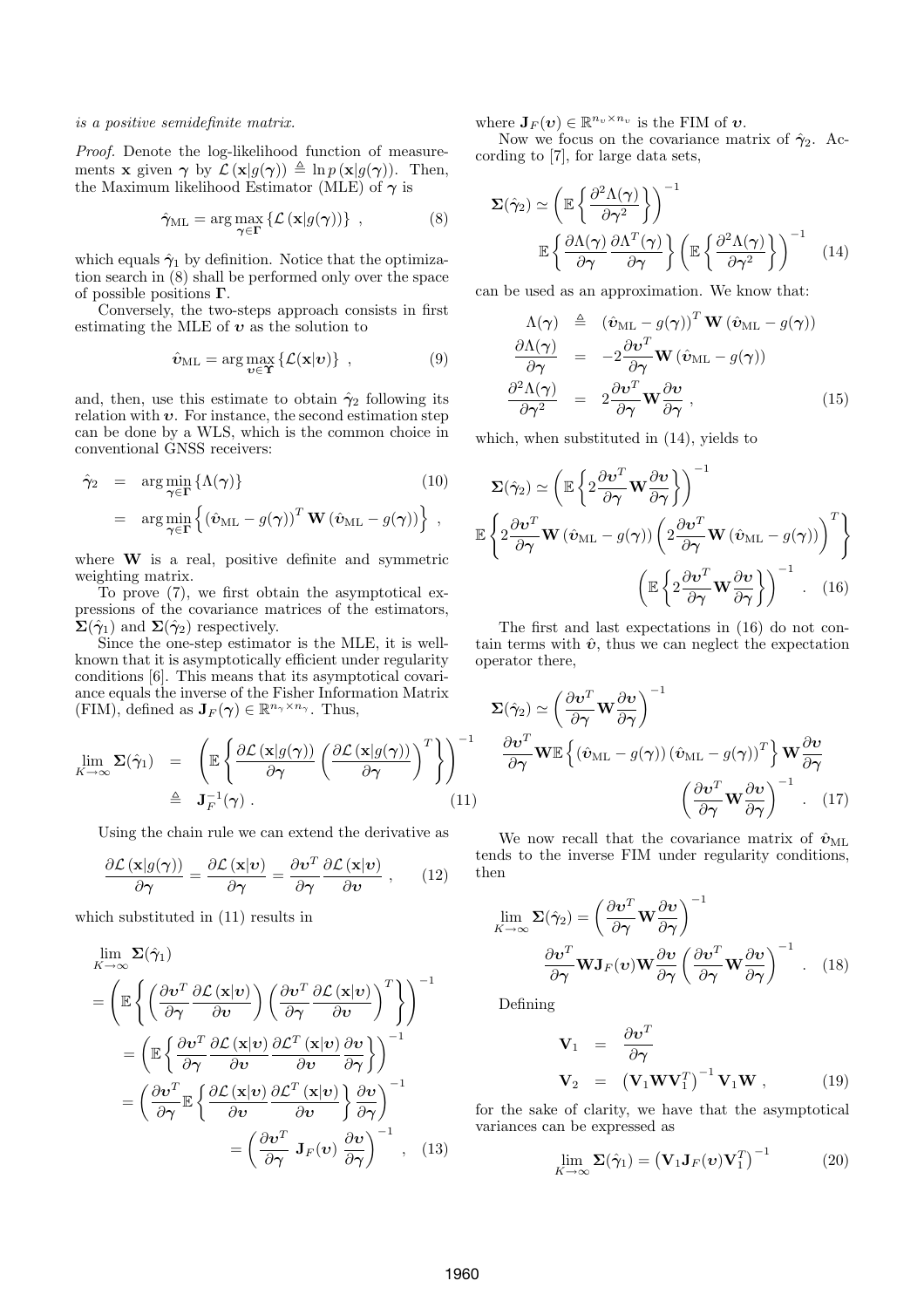and

$$
\lim_{K \to \infty} \Sigma(\hat{\gamma}_2) = \mathbf{V}_2 \mathbf{J}_F(\mathbf{v}) \mathbf{V}_2^T . \tag{21}
$$

Substituting  $(20)$  and  $(21)$  into  $(7)$ ,

$$
\mathbf{C} \triangleq \mathbf{V}_2 \mathbf{J}_F(\boldsymbol{v}) \mathbf{V}_2^T - \left(\mathbf{V}_1 \mathbf{J}_F(\boldsymbol{v}) \mathbf{V}_1^T\right)^{-1} , \qquad (22)
$$

we are ready to verify its positive semidefiniteness. That is to say, for any real vector  $\mathbf{u} \neq \mathbf{0}$ , we have that

$$
\mathbf{u}^T \mathbf{C} \mathbf{u} \ge 0 \tag{23}
$$

Define the vectors

$$
\mathbf{a} = \mathbf{J}_F^{-1/2}(\mathbf{v}) \mathbf{V}_2^T \mathbf{u}
$$
  
\n
$$
\mathbf{b} = \mathbf{J}_F^{1/2}(\mathbf{v}) \mathbf{V}_1^T (\mathbf{V}_1 \mathbf{J}_F(\mathbf{v}) \mathbf{V}_1^T)^{-1} \mathbf{u}
$$
 (24)

and, by the Cauchy-Schwartz inequality<sup>1</sup>, we have

$$
\left(\mathbf{u}^T \mathbf{V}_2 \mathbf{J}_F(\boldsymbol{v}) \mathbf{V}_2^T \mathbf{u}\right) \left(\mathbf{u}^T \left(\mathbf{V}_1 \mathbf{J}_F(\boldsymbol{v}) \mathbf{V}_1^T\right)^{-1} \mathbf{u}\right) - \left(\mathbf{u}^T \left(\mathbf{V}_1 \mathbf{J}_F(\boldsymbol{v}) \mathbf{V}_1^T\right)^{-1} \mathbf{u}\right)^2 \ge 0.
$$
 (25)

Recalling that  $({\bf V}_1 {\bf J}_F({\boldsymbol v}) {\bf V}_1^T)$  $t^{-1}$  is a non-negative definite matrix, since it represents a covariance matrix, we can write (25) as

$$
\mathbf{u}^T \left( \mathbf{V}_2 \mathbf{J}_F(\boldsymbol{v}) \mathbf{V}_2^T - \left( \mathbf{V}_1 \mathbf{J}_F(\boldsymbol{v}) \mathbf{V}_1^T \right)^{-1} \right) \mathbf{u} \ge 0 , \quad (26)
$$

proving (23).

Notice that the inequality in (26) becomes equality when we choose the weighting matrix such that  $W =$  $J_F(v)$ . However, the true value of v is not available, which reinforces the idea that the one-step estimation cannot be outperformed by the two-steps approach.

## 3. SIMULATION RESULTS

This section aims at comparing the variances of the estimators of position in either cases: two-steps and DPE approaches. The former was computed by first computing ML estimates of synchronization parameters [8] and transforming them by the WLS procedure, as given in [2]. The latter was obtained by solving the ML estimator of position, reported in [1]. Both ML estimators ( $v_{ML}$ and  $\gamma_{ML}$ ) required the optimization of a non-convex cost function, which was performed by the Accelerated Random Search (ARS) algorithm [9].

When using WLS to compute user's position from synchronization parameter estimates, the construction of weighting matrix  $\bf{W}$  is not unique. We considered that the diagonal entries in  $W$  are the carrier-to-noise density ratios  $(C/N_0)$  of the corresponding satellites, normalized to the highest  $C/N_0$  value.

The recreated scenario consisted of  $M = 7$  satellites, in a realistic geometry. The simulated constellation is described by the following azimuth and elevation angles (in degrees)

$$
\theta = [288.9, 215.2, 87.9, 295.4, 123.5, 46.1, 130.6]^T
$$
  
\n
$$
\phi = [46.9, 24.5, 29.1, 32.1, 71.5, 24.4, 60.7]^T
$$
, (27)  
\n<sup>1</sup>Cauchy-Schwartz inequality:  $\|\mathbf{a}\|^2 \|\mathbf{b}\|^2 - (\mathbf{a}^T \mathbf{b})^2 \ge 0$ 



Figure 2: MSE performance versus  $C/N_0$  of the satellites.

respectively. These satellites transmit civilian GPS-like signals at a carrier frequency of  $f_c = 1575.42$  MHz. We considered a single antenna based receiver, with a 1.1 MHz pre-correlation filter and a sampling frequency of  $f_s = 5.714 \text{ MHz}.$ 

With this setup, the Root-MSE (RMSE) performance of either position estimators is plotted and compared to their respective theoretical lower bounds, provided by the Cramér-Rao Bound (CRB) and reported in [10]. In Figure 2 the curves are plotted against the  $C/N_0$ of the satellites, assumed all equal in this simulation. It arises that both estimators have similar asymptotical bounds, although a close look will reveal that the CRB derived under DPE's framework is lower than the bound of a conventional 2-steps approach. In addition, we see that the MSE performance of DPE is smaller than the one achieve by the WLS processing of ML estimates of time-delays and Doppler-shifts, in accordance to Proposition 2.1.

Since the strength of DPE approach comes due to its ability to jointly process signals coming from independent channels, a slightly different scenario was tested. Figure 3 shows the RMSE performance of the estimators when the  $C/N_0$  of one satellite is swept, while the rest remain at 45 dB-Hz. On the one hand, we can see how the CRBs differ for low-SNR conditions and that the DPE's CRB is always below conventional's positioning CRB. On the other hand, the performance of the conventional position estimator is severely degraded when accounts for low-powered signals, in contrast to DPE. When the swept  $C/N_0$  exceeds the value of 45 dB-Hz, this satellite introduces a MAI to the rest of visible satellite. The latter is seen as a degradation of the position solution in the MSE sense. Since the estimation of synchronization parameters is performed independently, a conventional receiver is not immune to MAI. Conversely, DPE provides an optimal approach to jointly process all signals, following the ML principle. Thus, effectively mitigating the effect.

 $\Box$